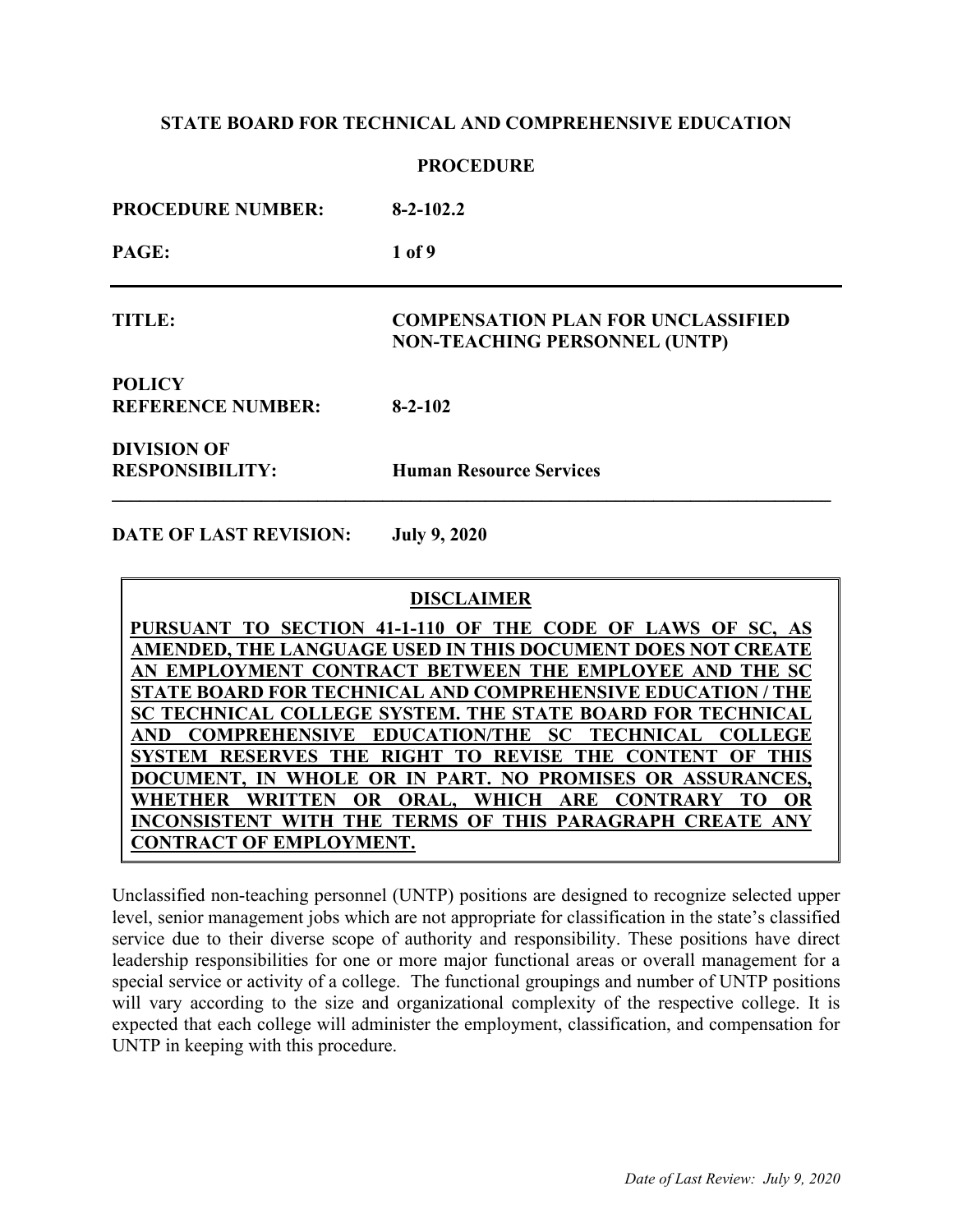## **PROCEDURE**

**PROCEDURE NUMBER: 8-2-102.2**

# **PAGE: 2 of 9**

# **I. CLASSIFICATION ACTIONS**

The South Carolina Department of Administration's Division of State Human Resources (DSHR) delegates authority for classification actions to the System/College President upon written agreement. All delegated classification actions are subject to audit by DSHR. DSHR reserves the right to revoke parts or all rights of delegated authority from an individual college based upon audits that reveal deficient areas. Classification actions shall be accomplished through the use of a position description form. All proposed classification actions shall be reviewed by college human resources staff to ensure that classification actions are sufficiently justified, documented, and in compliance with all applicable procedures. An updated organizational chart illustrating the position's reporting relationships within the institution shall be prepared and maintained.

# **II. DEFINITION OF UNTP POSITIONS**

Level I:

Positions assigned to this classification will normally be responsible for the direction and supervision of major related sections/departments within the key functional areas or will provide overall management for a special service or activity within the college. These positions will report directly to an institutional officer or other chief officer of the college and generally supervise one or more professional level positions.

Level II:

Positions assigned to these classifications will normally be limited to those with responsibilities that encompass one or more of the major functions of the college and who report directly to an institutional officer and generally supervise one or more professional level positions.

## **III. MINIMUM REQUIREMENTS**

All individuals appointed to UNTP positions at colleges in the South Carolina Technical College System (SCTCS) shall possess at least the minimum qualifications as indicated in the Unclassified Non-Teaching Classification Specification.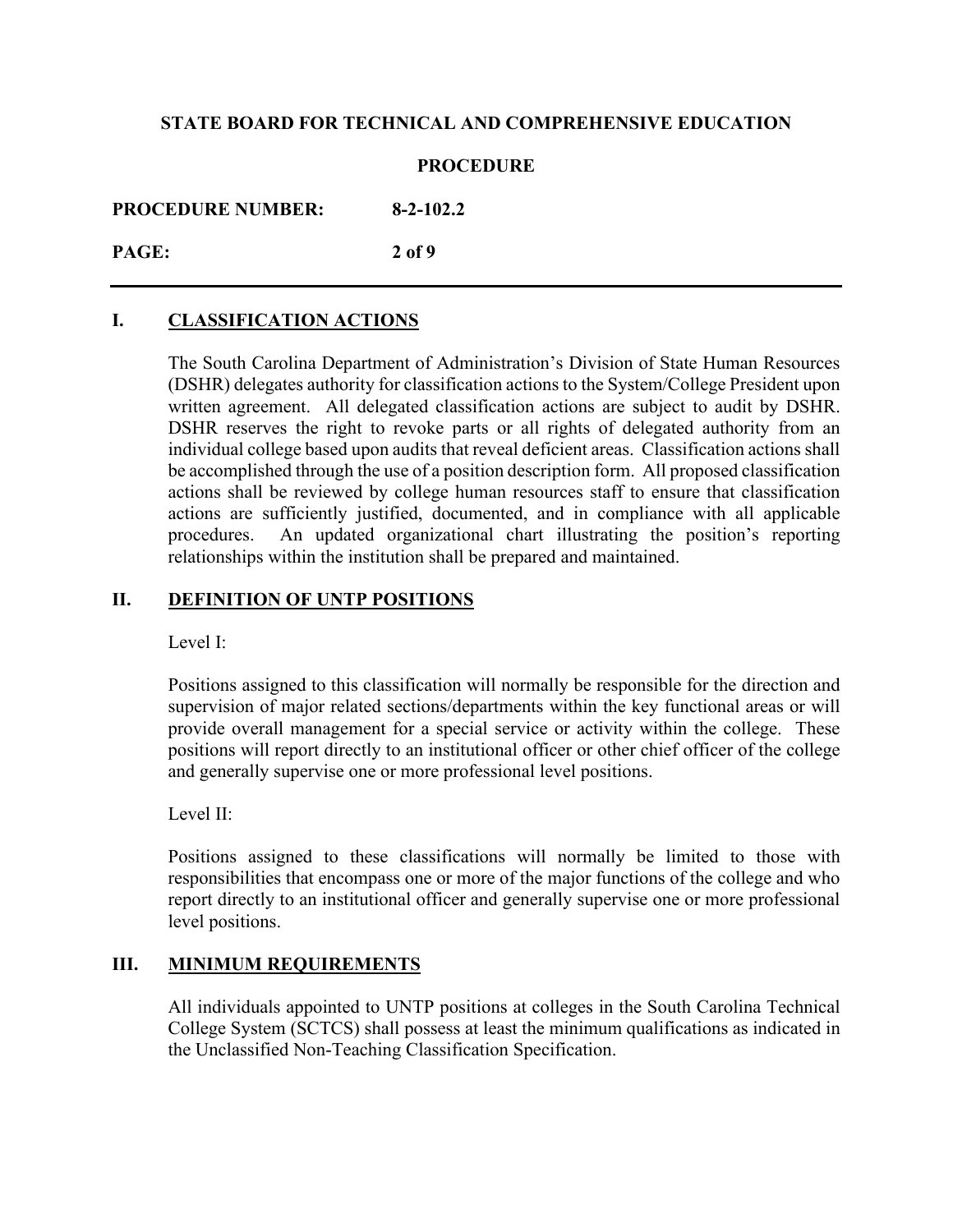## **PROCEDURE**

**PROCEDURE NUMBER: 8-2-102.2**

**PAGE: 3 of 9**

# **IV. CONDITIONS OF EMPLOYMENT**

Individuals filling UNTP positions are considered to have covered status in the fulltime equivalent (FTE) position to which appointed upon successful completion of the twelve (12) months probationary period. If the employee has covered status and is promoted, demoted, reclassified, reassigned or transferred into a UNTP position, he/she will serve a six (6) months trial period**.** 

Holidays, annual, sick, and other leave for UNTP will be administered in accordance with the procedures set forth in SBTCE leave policies for classified employees.

## **V. ANNUAL SALARY MAXIMUM**

The maximum annual salaries for UNTP positions shall be indexed in the following manner:

Level 1:

At 85% of the Associate Academic Program Director maximum.

Level II:

At 85% of the maximum of Group I Senior Vice-Presidential range.

These maximum salaries are normally updated annually and distributed with the SBTCE's Fiscal Year Salary Increase Guidelines.

# **VI. SALARY ACTIONS**

DSHR delegates authority for pay actions to the System/College President. All proposed pay actions shall be reviewed by System Office/College human resources staff to ensure that requested pay actions are sufficiently justified, documented, and in compliance with all applicable procedures. All delegated pay actions are subject to audit by DSHR. DSHR reserves the right to revoke parts or all rights of delegated authority from an individual college based upon audits that reveal deficient areas.

Non-delegated pay actions must be submitted through the college's human resources office to the System Office for review and evaluation prior to submission to DSHR for consideration. The System Office shall serve as the college's liaison/facilitator for non-delegated pay actions with DSHR.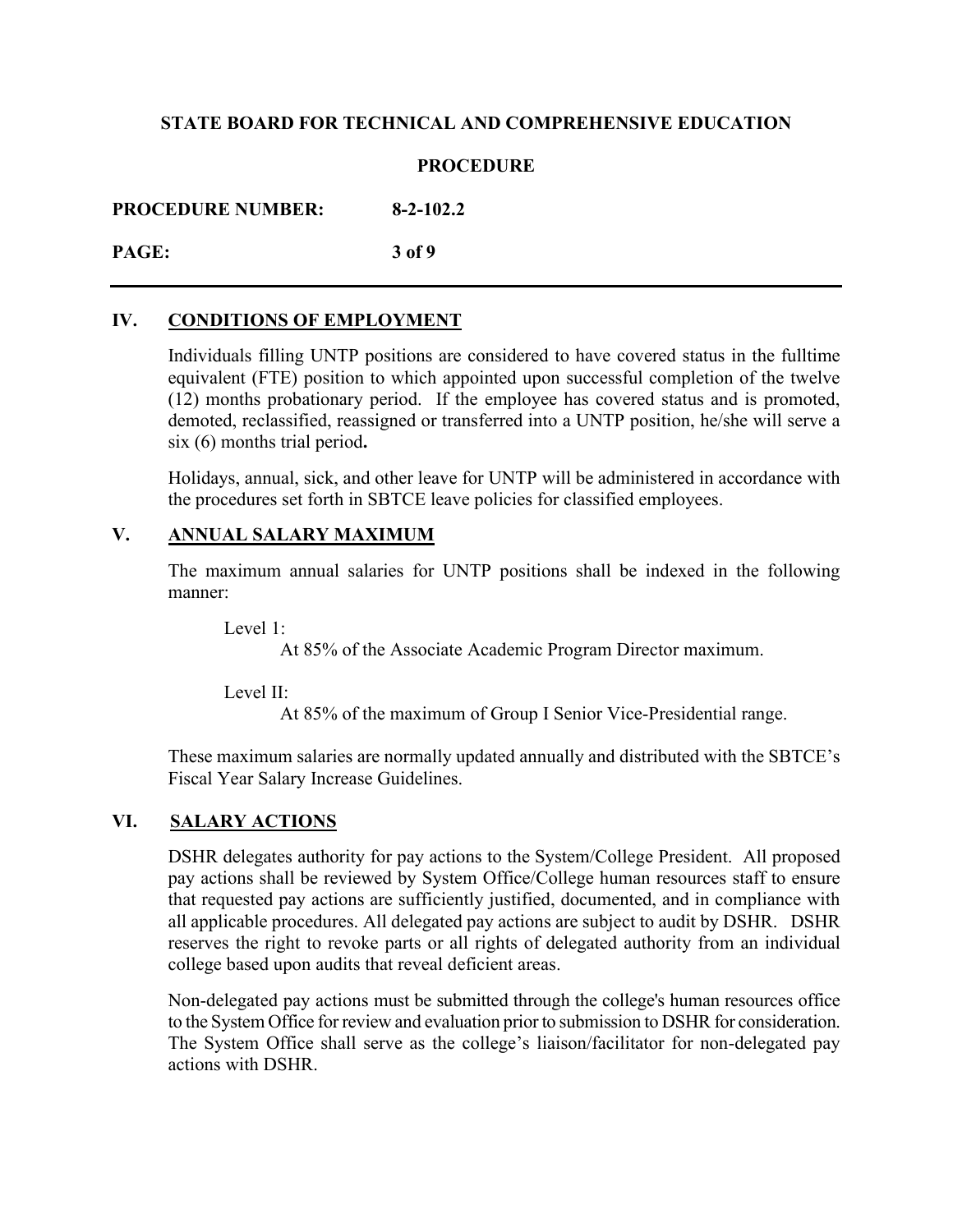### **PROCEDURE**

| <b>PROCEDURE NUMBER:</b> | $8 - 2 - 102.2$ |
|--------------------------|-----------------|
| PAGE:                    | 4 of 9          |

The South Carolina Constitution restricts any retroactive payment of salary increases. Therefore, approval of requested pay actions must be accomplished prior to the desired effective date of the action.

It is expected that each college will develop internal policies, procedures, or guidelines stating how the college's pay plan will be administered in keeping with the procedure.

### A. SETTING OF APPOINTMENT SALARY

1. New Hires

The college president is responsible and accountable for setting UNTP salaries at an appropriate and equitable level up to the maximum of the respective range. The establishment of an initial appointment salary shall be determined by the extent to which the individual's education and related work experience exceeds the required position qualifications, market conditions and salary equity. This salary analysis must be documented for the purpose of providing a sound basis to support the approval of the respective appointment salary. The analysis shall include the following factors:

- a) relevant education and experience
- b) internal equity among similarly qualified individuals within the respective classification or group;
- c) documented external market conditions;
- d) budgetary considerations; and
- e) other relevant factors which impact the selection process.
- 2. Current State Employee, Movement from a Classified Position to an Unclassified Position

When an employee moves from a classified position to an unclassified position or an unclassified position from another state agency to an unclassified position at the System Office/college, or from one unclassified category (faculty, UNTP, VP) to another unclassified category (faculty, UNTP, VP), the agency shall determine whether the new position has a higher, lower, or equivalent level of job duties or responsibilities than the former position. Based on that determination, the movement will be a promotion, demotion, reassignment, or transfer, and the employee's status will be governed by DSHR regulations.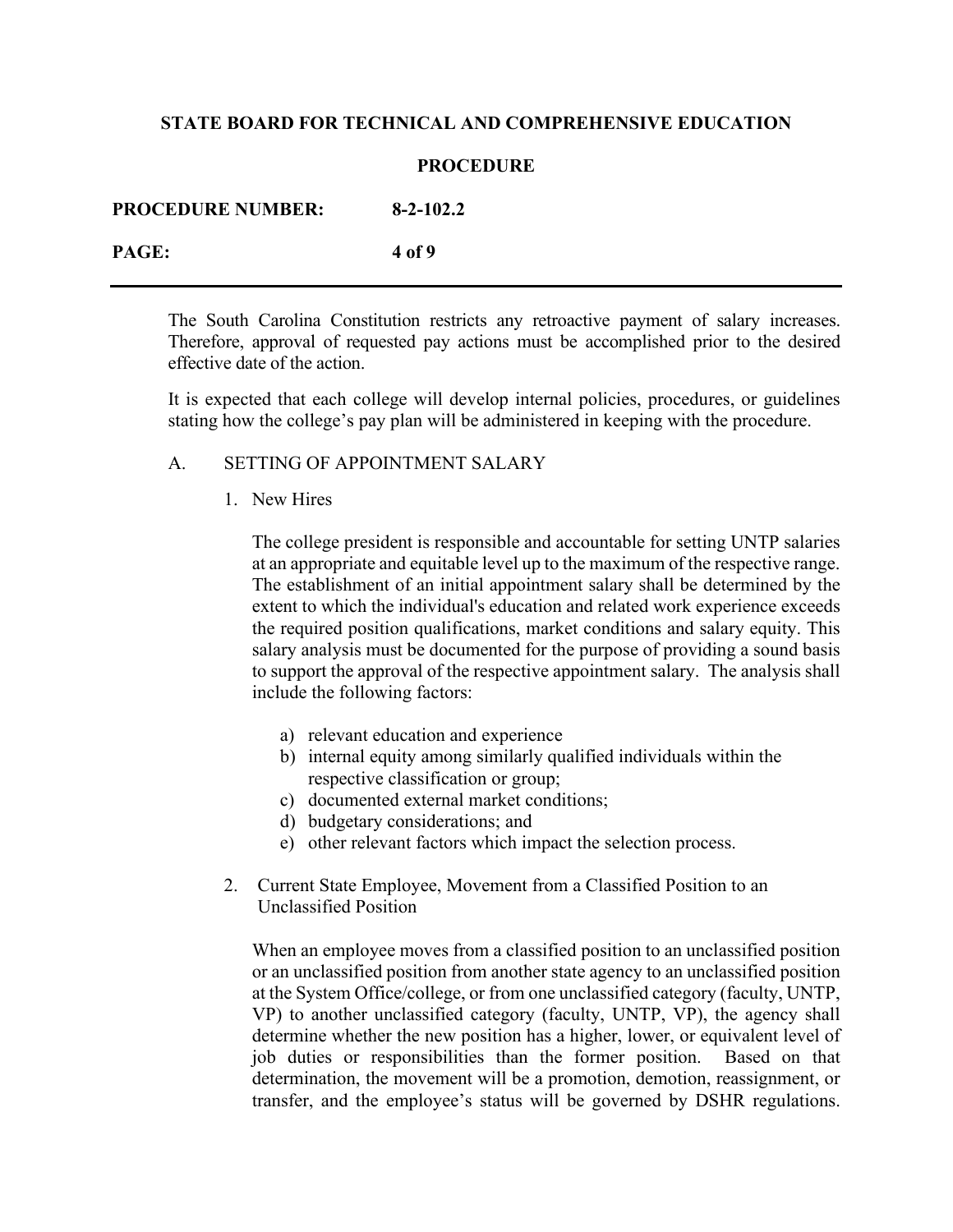#### **PROCEDURE**

| <b>PROCEDURE NUMBER:</b> | $8 - 2 - 102.2$ |
|--------------------------|-----------------|
| PAGE:                    | .5 of 9         |

Additionally, if the successful candidate is currently employed in a FTE position within state government, salary considerations will be in keeping with the appropriate promotion, demotion, reassignment or transfer appointment guidelines as prescribed by DSHR regulations.

#### B. SALARY INCREASES

UNTP are eligible to receive salary increases on an annual basis in keeping with the provisions of DSHR fiscal year guidelines, SBTCE fiscal year salary increase guidelines and the college's employee salary increase plan and/or internal policies, procedures, or guidelines. No increase will be allowed which will cause an individual's salary increase to exceed the legislated limit for unclassified employees, nor will an increase be allowed which will cause an individual's annual base salary to exceed their group maximum.

Additionally, the following increases may be considered when circumstances warrant:

1. Legislated Performance Pay Increase

When prescribed within the annual General Appropriations Act, legislated performance pay increases shall be provided to all eligible employees in accordance with the Employee Pay Plan in Section 8-11-940 of the South Carolina Code of Laws and the provisions of the annual General Appropriations Act.

- 2. In-Range Increases
	- a. Additional Skills/Knowledge Increase.

College presidents may recognize employees who gain additional skills and/or knowledge that relate directly to factors such as their specific job functions, enhance job proficiency, and contribute to the overall mission of the college and/or the SCTCS. Increases may be granted for the purpose of addressing such situations in keeping with a college plan that assures that all similarly situated employees are treated consistently and equitably. The increase may not place the employee's base salary above the maximum salary for the respective position. Individual colleges must develop guidelines that stipulate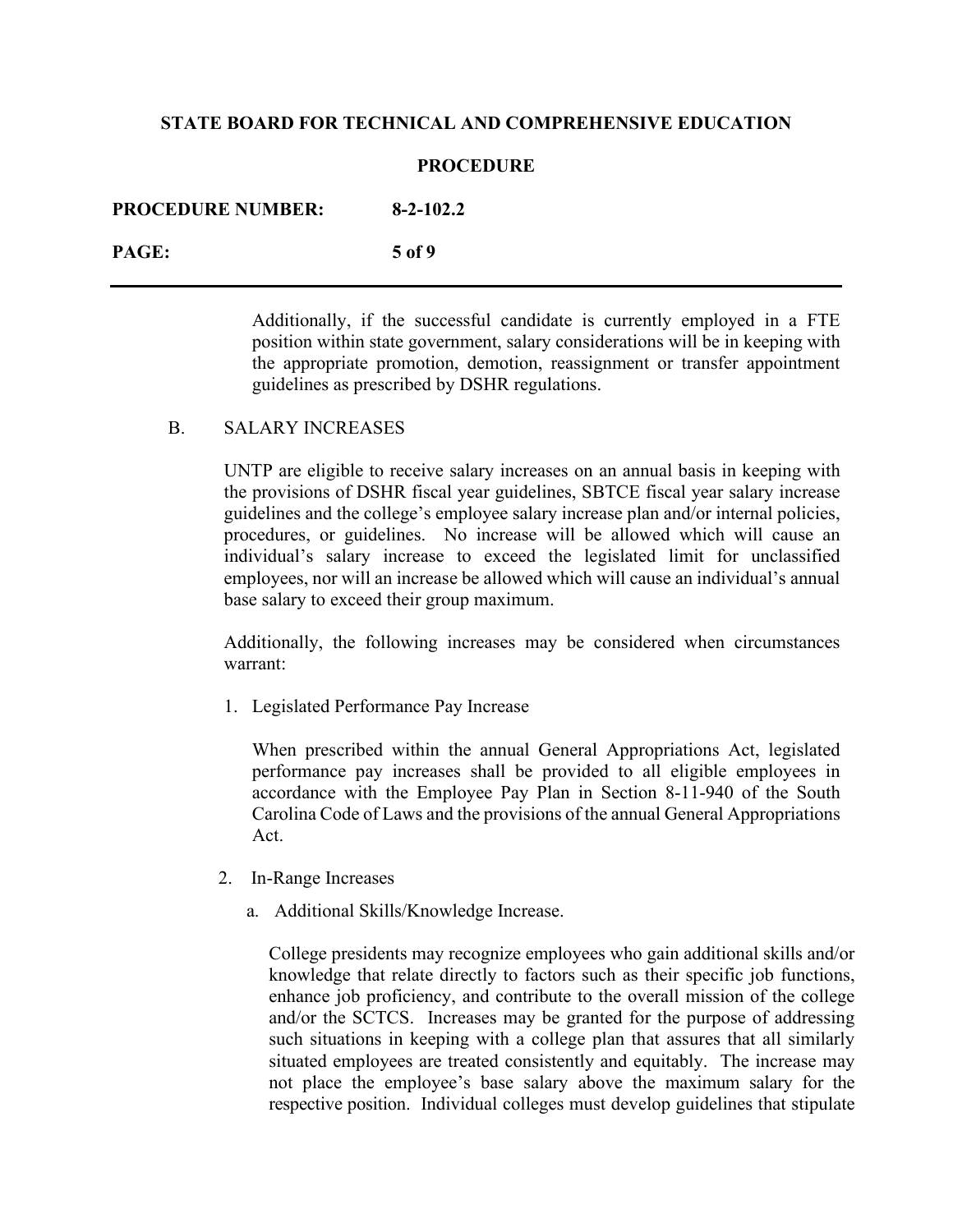#### **PROCEDURE**

| <b>PROCEDURE NUMBER:</b> | $8 - 2 - 102.2$ |
|--------------------------|-----------------|
| PAGE:                    | 6 of 9          |

required knowledge and skills associated with appropriate pay increases. Additional technical skills to keep up with current technology or knowledge required to maintain current job responsibilities are not to be considered in this plan. Individual colleges must develop internal procedures to ensure that additional skills/knowledge increases are awarded consistently and equitably among all eligible employees. A clear description of the specific skills and/or knowledge being recognized should accompany approval documentation, as well as a detailed explanation of the way in which the additional skills and/or knowledge are applicable to the factors referenced above. System Office requests to award increases in excess of 15% must be in writing and submitted to DSHR for consideration.

b. Performance Increase.

College presidents may recognize and reward employees in FTE positions whose exceptional performance contributes to the achievement of the college's mission, goals, and objectives. Each college shall:

- 1) establish internal procedures for the administration of a performance increase program;
- 2) identify specific exceptional performance rationale;
- 3) determine the amount of increase to be awarded; and
- 4) designate resources within their existing budget to adequately fund the awarding of performance increases

While an official performance appraisal is not required, the granting of a performance increase may be based upon performance related criteria and is not intended to address other types of compensation issues such as internal salary inequities, salary competitiveness with external markets, etc.

No increase can be awarded which will cause an employee's base salary to exceed the maximum salary for their respective position.

c. Retention Increase.

College presidents wishing to retain the services of an employee in his/her current position may grant an increase for the purpose of retention provided such increase does not place the employee's base salary above the maximum for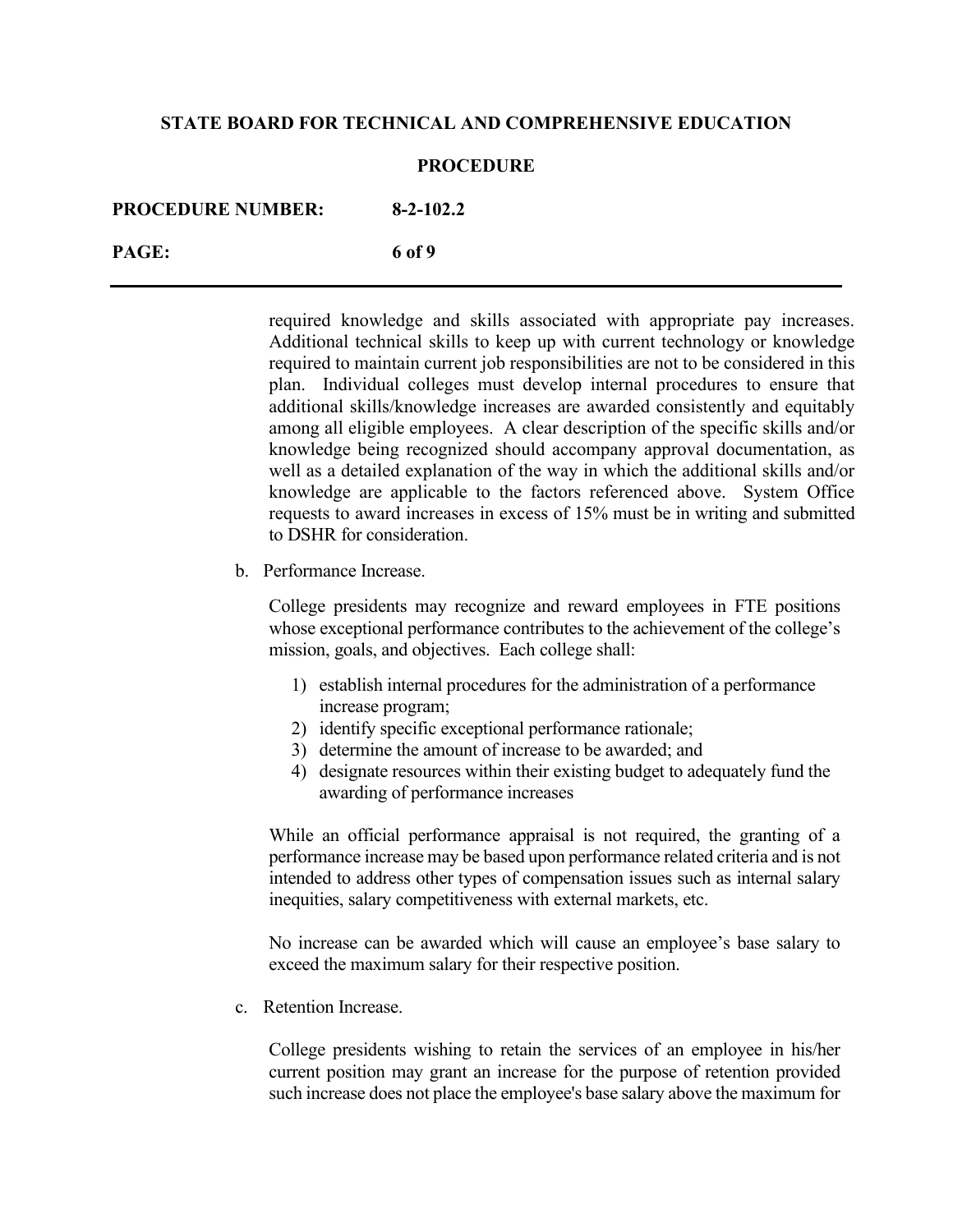#### **PROCEDURE**

| <b>PROCEDURE NUMBER:</b> | $8 - 2 - 102.2$ |
|--------------------------|-----------------|
| PAGE:                    | 7 of 9          |

the respective position and the increase does not create an internal equity issue. In order to grant a retention increase a bona fide job offer, that has been verified and documented by the System Office/college, must come from another employer, either within (excluding SCTCS) or outside of state government. An employee shall receive no more than one (1) retention increase in a twelve (12) month period.

System/college presidents may offer increases up to 15% if the bona fide job offer is from another state agency.

College presidents may consider increases up to the maximum of the employee's pay range where a bona fide job offer from an employer outside of state government exists. System Office requests to award increases in excess of 15% must be in writing and submitted to DSHR for consideration.

d. Additional Job Duties and/or Responsibilities Increase.

College presidents may grant an increase when an employee is assigned significant and/or substantial additional job duties and/or broader responsibilities, either within his/her current position or another position in the same group within the SCTCS. An employee's salary may be increased for the recognition of the additional job duties and/or responsibilities provided such increase does not place the employee's base salary above the maximum for the respective position and the increase does not create an internal equity issue. System Office requests to award increases in excess of 15% must be in writing and submitted to DSHR for consideration. In the event the additional job duties and/or responsibilities are taken away from the employee within six (6) months of the date that the salary increase is awarded, the salary may be reduced up to the amount of the additional job duties and/or responsibilities increase.

e. Transfer Increase.

College presidents may grant an increase when an employee from another state agency (not within the SCTCS) accepts a position in the same class as his/her current position. An employee's salary may be increased for the recognition of a transfer, provided such increase does not place the employee's base salary above the maximum for the respective position and the increase does not create an internal equity issue. System Office requests to award increases in excess of 15% must be in writing and submitted to DSHR for consideration.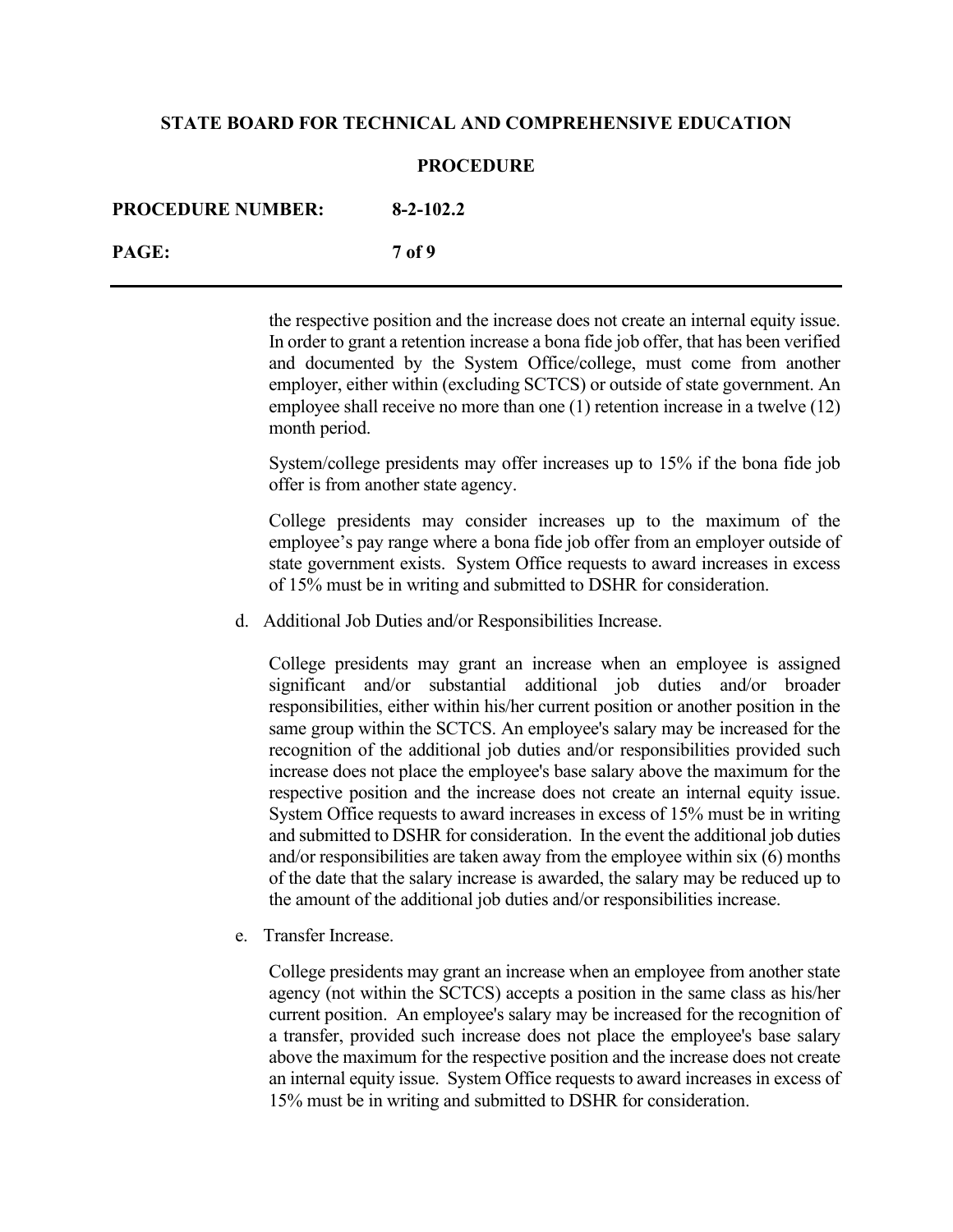#### **PROCEDURE**

**PROCEDURE NUMBER: 8-2-102.2**

**PAGE: 8 of 9**

## C. SPECIAL SALARY ADJUSTMENTS

 College presidents may award an increase for documented cases of substantial salary inequity among similarly situated employees and other salary increases not otherwise covered in this procedure. Comparisons shall be made with those internal and/or external positions/employees having similar functional responsibilities, authority, and accountability. Requests for awarding a special salary adjustment must include a written justification and a comparable analysis demonstrating the existence of a substantial salary inequity. The System Office may submit a written request to DSHR Director to consider awarding an increase for documented cases of substantial salary inequity among similarly situated employees.

## D. TEMPORARY SALARY ADJUSTMENTS

College presidents may award a temporary salary adjustment for employees in FTE positions to compensate for time limited situations such as assuming additional job duties and/or responsibilities not performed in the primary position. Normally, the specified period of time will not exceed one (1) year. System Office requests for awarding a temporary salary adjustment in excess of 15% must be in writing and submitted to DSHR for approval prior to the requested effective date. The affected employee shall be informed in writing that this situation is temporary in nature, that the temporary salary adjustment will not be added to the base salary, and that the temporary salary adjustment will be discontinued once the temporary situation no longer exists. A temporary salary adjustment may allow an employee's salary to exceed the maximum for the respective position during the specified period of time when approved by the College/DSHR. Requests to extend a temporary salary adjustment must be approved by the College/DSHR (as applicable) prior to the effective date.